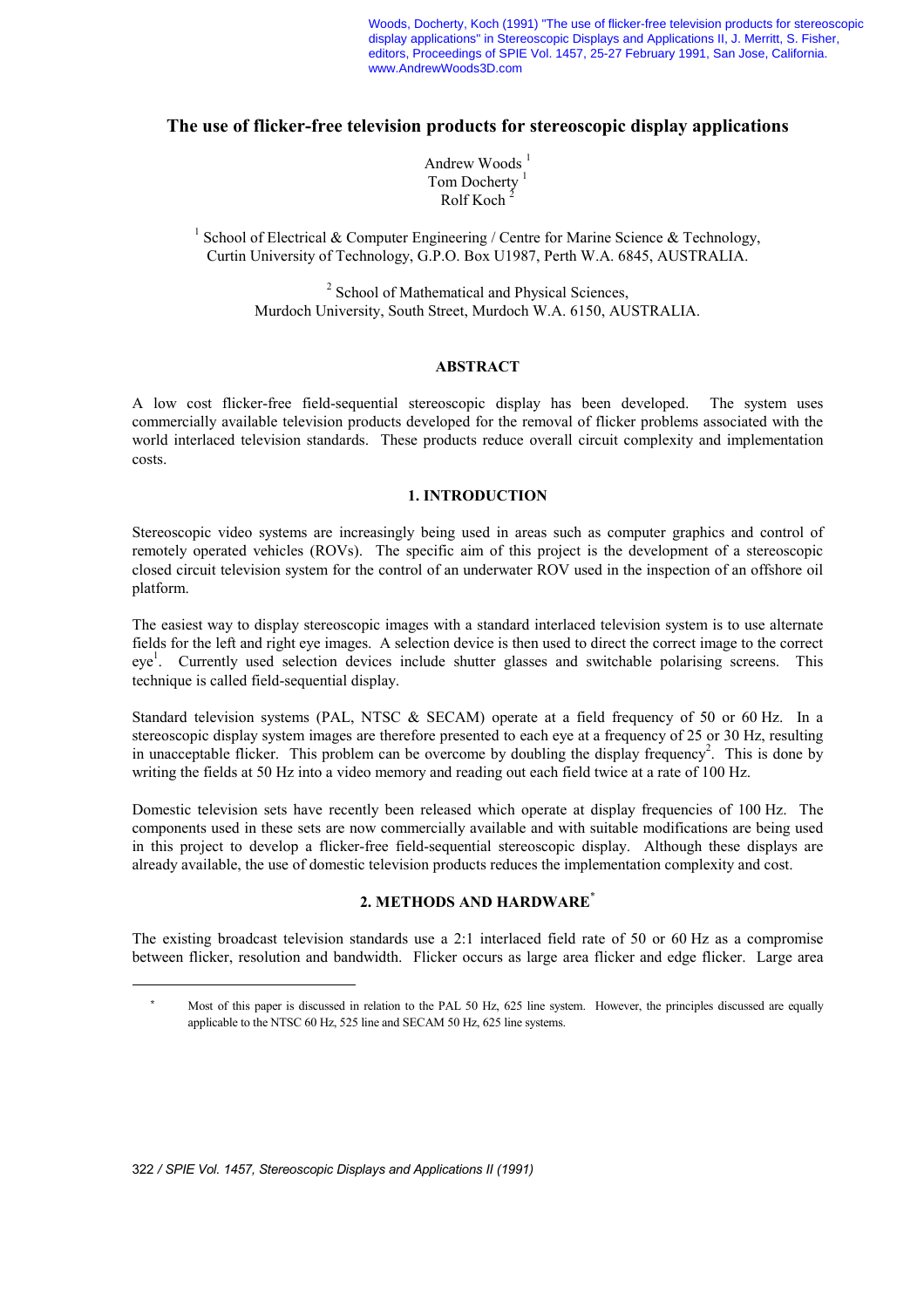flicker is due to the low display rate and it is normally acceptable at 50 Hz. However, it can be disturbing, especially at high brightness levels and with large size screens. It can be completely removed by increasing the display frequency to 100 Hz. Edge flicker occurs at 25 Hz when high contrast horizontal lines are displayed on a 50 Hz interlaced system<sup>3</sup>.

## **2.1 Flicker reduction methods**

Techniques to overcome these flicker defects use digital frame store technology to repeat or double displayed fields. They are generally known as Improved Definition Television (IDTV) or Enhanced Quality Television (EQTV). Two basic frequency doubling techniques exist and they differ in the order in which fields are repeated. If the standard interlaced video signal is represented by the following order of 'O'dd and 'E'ven fields:  $O_1E_1O_2E_2$  (50 Hz), the first method (frame doubling) repeats fields at 100 Hz in the order  $O_1E_1O_1E_1O_2E_2O_2E_2$ . This method removes the flicker defects mentioned earlier. However, in areas where there is significant movement between fields a motion artefact or blurring effect (movement modulation) is evident. This occurs because the display time sequence of the fields is partially reversed. Interfield processing and motion detection are required to overcome the motion artefacts caused by this method. The second method (field doubling) repeats fields at 100 Hz in the order  $O_1O_1E_1E_1O_2O_2E_2E_2$ . This method removes large area flicker and avoids motion artefacts, however it does not remove edge flicker. This is the flicker reduction technique used by several manufacturers, since no interfield processing is required and only one field has to be stored in memory at any one time, thereby reducing memory costs.

Another technique for flicker reduction is 'de-interlacing' where the two interlaced fields are displayed together in a single (non-interlaced or progressive scan) frame (50 Hz frame rate, twice horizontal frequency). This technique is not suitable for stereoscopic display because the two fields (which contain the left and right images) would be mixed. The field-sequential technique requires the two fields to stay separate for individual presentation to each eye.

# **2.2 Stereoscopic flicker**

A stereoscopic display using the field-sequential method presents left and right images during alternate fields. In the system we have implemented, two genlocked video cameras are used to capture the left and right images. A video switch or multiplexer is then used to select odd fields from the left camera and even fields from the right camera. Only a single video channel is required as half the information from each camera is discarded. The field-sequential video signal therefore consists of the following order of 'L'eft and 'R'ight images (occupying the odd and even fields, respectively):  $L_1R_1L_2R_2$  (50 Hz).

If this video signal is displayed using the field doubling technique as discussed above, the field sequence will be  $L_1L_1R_1R_1L_2L_2R_2R_2$  (100 Hz). This is not suitable for stereoscopic display because an effective 25 Hz display rate per eye is still perceived due to the grouping of doubled fields. However, if the display is implemented using frame doubling instead of field doubling with the display sequence  $L_1R_1L_1R_1L_2R_2L_2R_2$  (100 Hz), an acceptable 50 Hz display rate per eye will result.

# **2.3 Flicker reduction hardware**

The conversion of the video signal at 50 Hz to an equivalent at 100 Hz is a question of standards conversion and is most easily achieved by digital methods and the use of video memories. The synchronisation and timing is the most difficult aspect to handle with the video signal being input to the memory at 50 Hz and simultaneously output at the new rate of 100 Hz.

Television manufacturers who are currently releasing television sets using "flicker-free display technology" include Siemens, Philips, Sony and Grundig. The field doubling component used in the Siemens FS940 and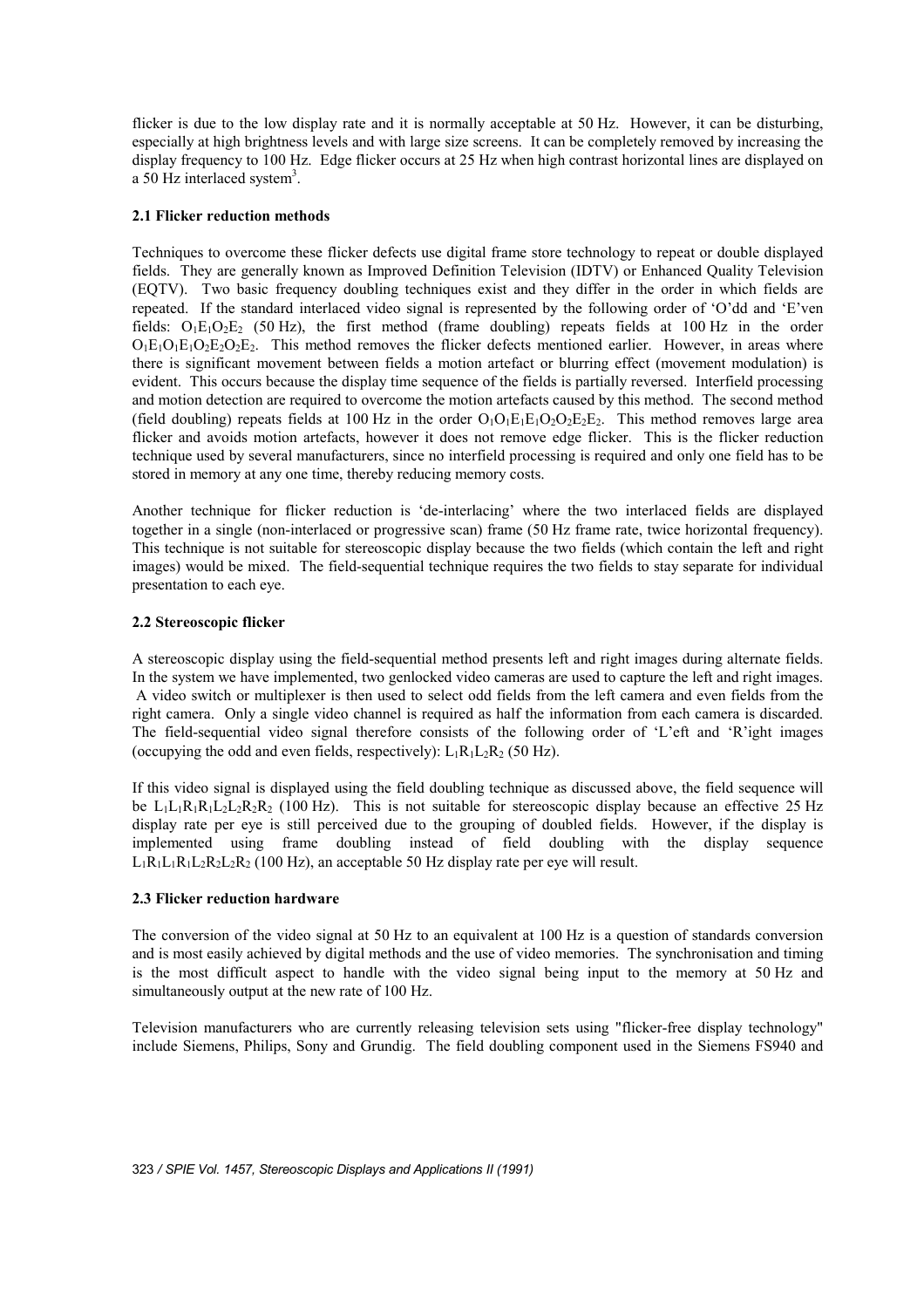FS985 television sets is called 'Featurebox'<sup>4,5</sup> and it is this product which we have used to implement a flickerfree field-sequential stereoscopic display.

## **2.3.1 Siemens Featurebox**

The Siemens Featurebox implements flicker reduction using the field doubling method, and is designed to replace all of the standard television structure which deals with the baseband video processing and also the deflection control. The Featurebox is fully compatible with the PAL, NTSC and SECAM television standards.

The block diagram of the Featurebox is shown in Figure 1. The composite video signal is sampled at 13.5 MHz with a 7 bit analog to digital converter and then colour decoded using a multi-standard device into one luminance and two quadrature chrominance components. To reduce bandwidth and therefore memory requirements the chrominance is sampled at one quarter the rate of the luminance. The resolution of the Featurebox is 696 pixels/line for luminance and 2 x 174 pixels/line for chrominance. This does not degrade the display quality since the eye is less sensitive to colour than to luminance.



Figure 1. Block diagram of the Featurebox

The standards conversion is performed with three main ICs and nine 64kx4 VRAMs (288 kbytes). VRAMs are equivalent to a standard Dynamic RAM with an inbuilt serial port which can function almost independently from the conventional random access port. With reference to figure 1, the three main ICs are (a) Memory Input Interface (MIIF) (or Picture Processor) which formats the digital video information into a format suitable for writing into the random access port of the VRAMs, (b) Memory Sync Controller (MSC) which generates control signals and addresses for the VRAMs as well as the horizontal and vertical synchronous signals, and (c) Memory Output Interface (MOIF) which receives the video data from the serial port of the VRAMs and converts this into analog video components at 100 Hz.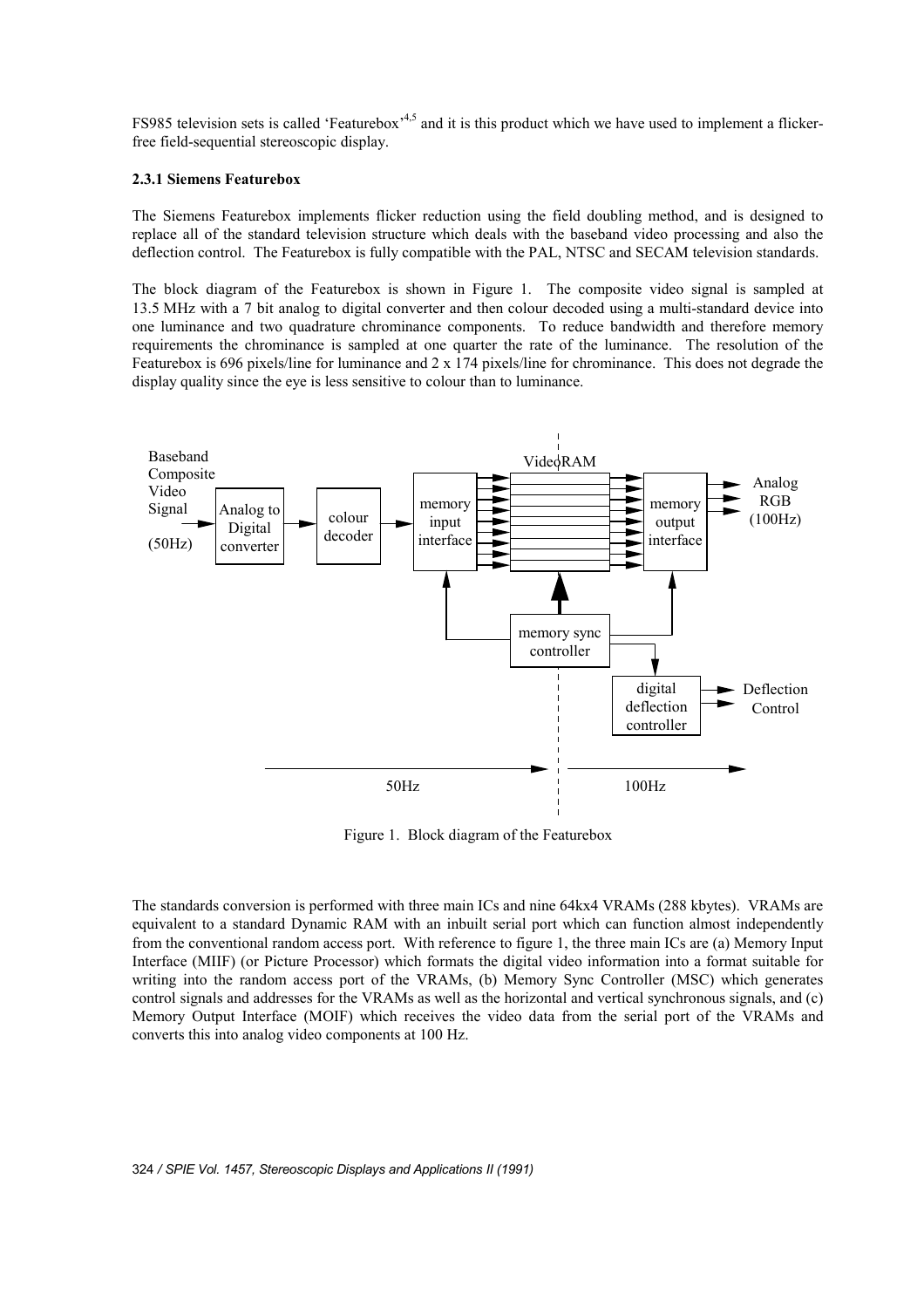The Digital Deflection Controller (DDC) generates the horizontal and vertical deflection signals at the new rates of 100 Hz vertical and 31 kHz horizontal.

All the main functions of the Featurebox are software controllable with the two wire control bus ' $I^2C$ ' developed by Philips. In addition to the implementation of field doubling, the Featurebox also implements such functions as still picture, picture in picture, zooming and programmable interlace. We have not used all of these functions, however the versatility of the Featurebox makes it highly suitable for the development of a flicker-free stereoscopic display.

### **2.4 Stereoscopic display hardware**

The Featurebox nominally operates using the field doubling method, however it has been found that the Featurebox architecture can be modified to operate using frame doubling technique. The implementation of this technique requires memory for the simultaneous storage of two fields instead of the single field storage required for the field doubling method. The Featurebox therefore required the amount of onboard VRAM to be doubled to 576 kbytes and the provision of synchronisation and decoding circuitry to support the additional memory.

The Featurebox was designed to be an integral part of the television set in which it is implemented, however in the stereoscopic display system constructed it was decided to make the frequency doubling hardware independent of the display monitor. This was done to allow different monitors to be used with the system without any modifications. The digital deflection controller was therefore bypassed, and the monitor is driven indirectly by making the output of the Featurebox compatible with the signals required by multisync monitors. This was done to reduce the overall circuit complexity and provide more system versatility. The display size can be changed easily by using different size multisync monitors.

In the current experimental system a SHARP PC-E500 handheld computer is used to program the Featurebox configuration parameters via the  $I^2C$  bus. This allows dynamic control of the Featurebox parameters while maintaining portability.

The selection device being used with this system is a Tektronix SGS410 liquid crystal polarising screen<sup>6</sup>. Multiple viewers can then wear passive polarising glasses to view the stereoscopic scene.

### **3. RESULTS AND CONCLUSION**

A flicker-free field-sequential stereoscopic display system has been constructed using commercially available domestic television equipment. Other than the display device, the system maintains compatibility with existing video standards and therefore standard video equipment can be used, resulting in a system which is easily and cheaply implemented.

The multi-sync monitor we are currently using (Mitsubishi FL6615) sometimes encounters timing problems with synchronising signals which are not highly synchronous, such as the timing derived from video tape recorders. This is because multi-sync monitors are normally used to display video signals derived from computers which produce highly synchronous timing signals. It would be expected that the system would be able to handle non-synchronous signals more effectively if the Digital Deflection Controller were used to drive the television tube directly.

As mentioned earlier the field-sequential display technique leads to a loss of vertical resolution because half of the video information for each eye (i.e. each alternate field) is discarded at the cameras. In the currently implemented stereoscopic system each eye receives  $312^{1/2}$  lines in a 50 Hz non-interlaced (or progressive) refresh. A fully interlaced 625 line 50 Hz display (per eye) could be also be achieved within the Featurebox